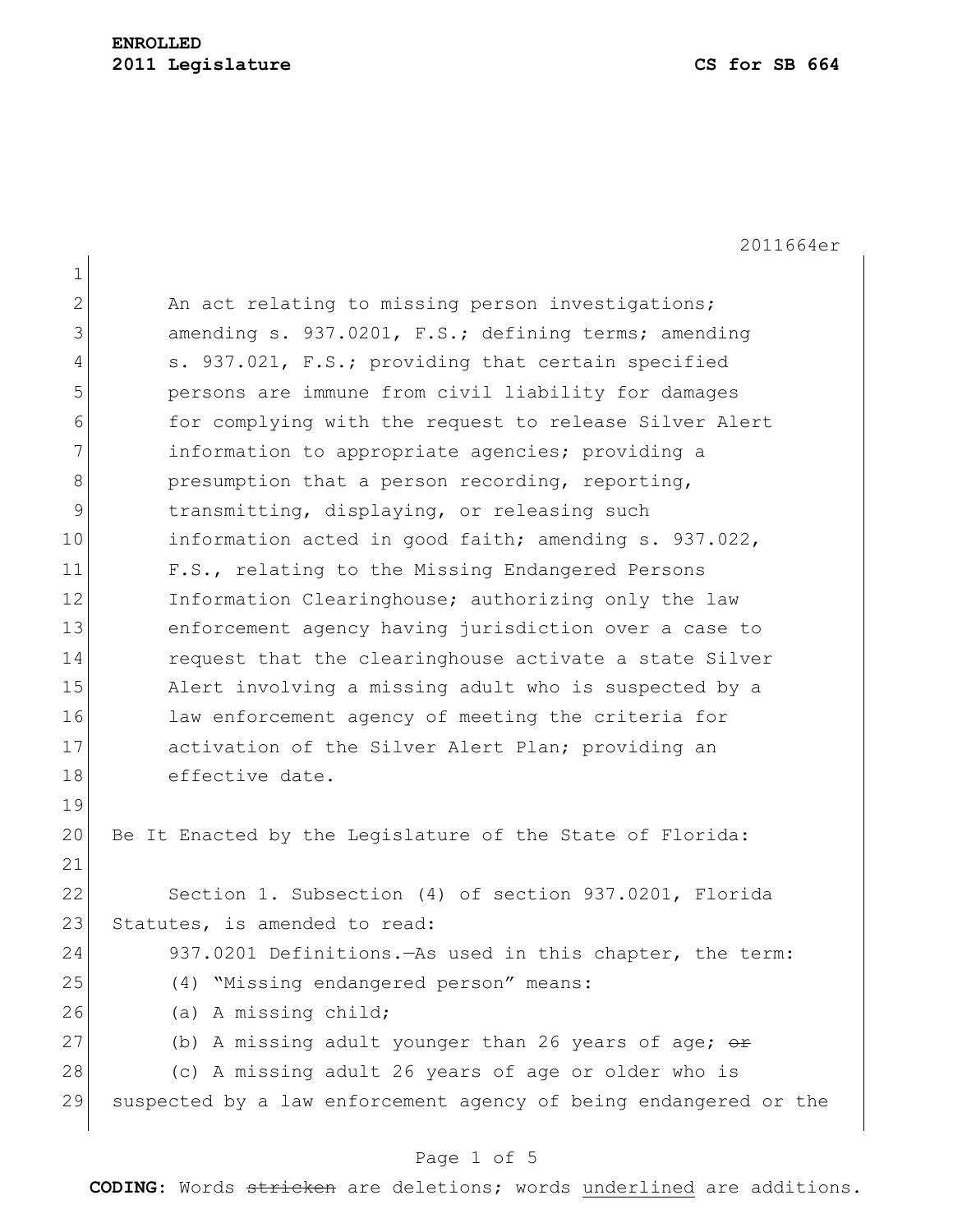2011664er

30 victim of criminal activity; or 31 (d) A missing adult who meets the criteria for activation 32 of the Silver Alert Plan of the Department of Law Enforcement. 33 Section 2. Subsection (5) of section 937.021, Florida 34 Statutes, is amended to read: 35 937.021 Missing child and missing adult reports.-36 (5)(a) Upon receiving a request to record, report, 37 transmit, display, or release Amber Alert or Missing Child Alert 38 information from the law enforcement agency having jurisdiction 39 over the missing child, the Department of Law Enforcement as the 40 state Amber Alert coordinator, any state or local law 41 enforcement agency, and the personnel of these agencies; any 42 radio or television network, broadcaster, or other media 43 representative; any dealer of communications services as defined 44 in s. 202.11; or any agency, employee, individual, or entity is 45 immune from civil liability for damages for complying in good

46 faith with the request and is presumed to have acted in good 47 faith in recording, reporting, transmitting, displaying, or 48 releasing Amber Alert or Missing Child Alert information 49 pertaining to the such child.

50 (b) Upon receiving a request to record, report, transmit, 51 display, or release information and photographs pertaining to a 52 missing adult from the law enforcement agency having 53 jurisdiction over the missing adult, the department, a state or 54 local law enforcement agency, and the personnel of these 55 agencies; any radio or television network, broadcaster, or other 56 media representative; any dealer of communications services as 57 defined in s. 202.11; or any agency, employee, individual, or 58 person is immune from civil liability for damages for complying

#### Page 2 of 5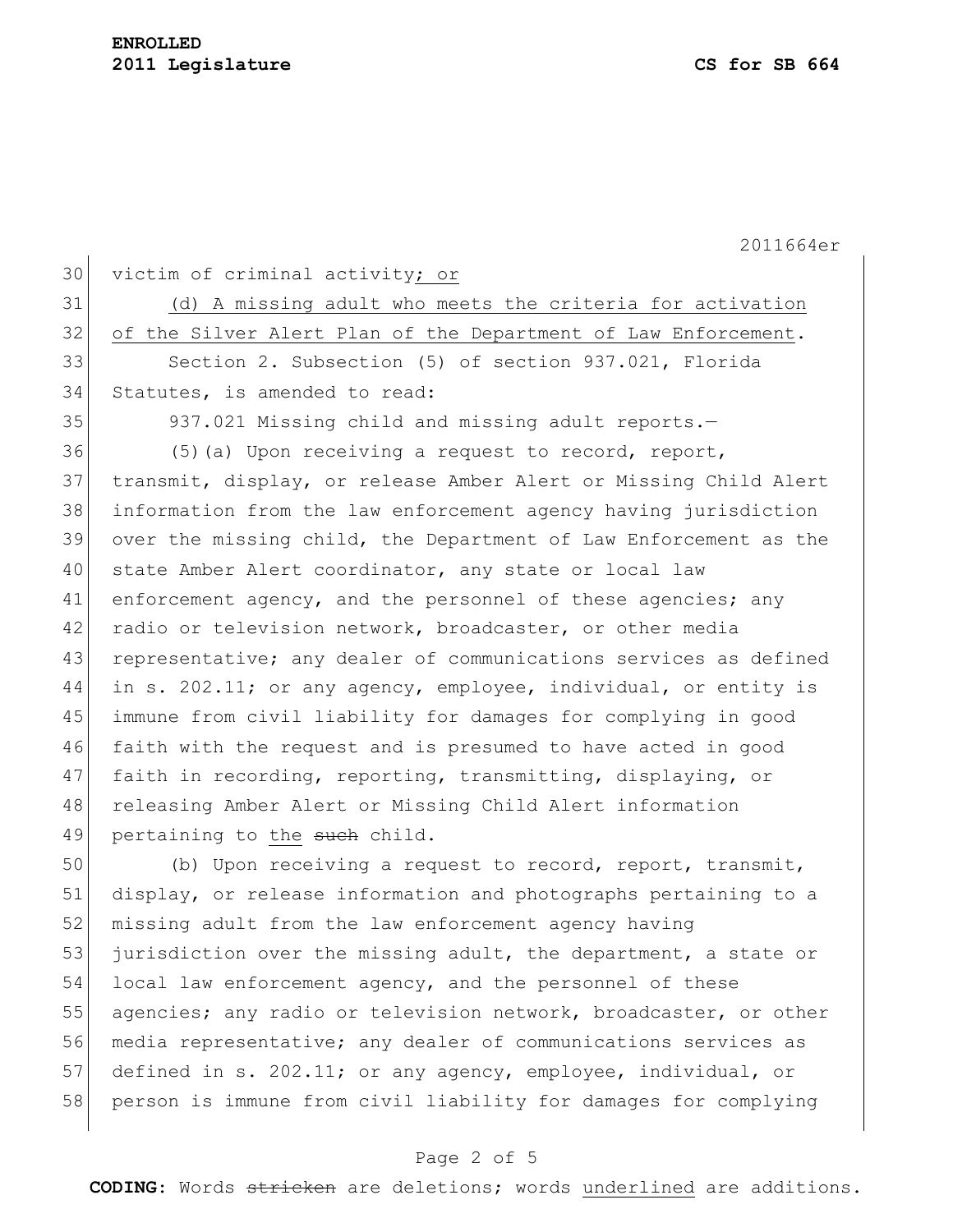2011664er 59 in good faith with the request to provide information and is 60 presumed to have acted in good faith in recording, reporting, 61 transmitting, displaying, or releasing information or 62 photographs pertaining to the missing adult.

63 (c) Upon receiving a request to record, report, transmit, 64 display, or release Silver Alert information from the law 65 enforcement agency having jurisdiction over the missing adult, 66 the Department of Law Enforcement as the state Silver Alert 67 coordinator, any state or local law enforcement agency, and the 68 personnel of these agencies; any radio or television network, 69 broadcaster, or other media representative; any dealer of 70 communications services as defined in s. 202.11; or any agency, 71 employee, individual, or entity is immune from civil liability 72 for damages for complying in good faith with the request and is 73 presumed to have acted in good faith in recording, reporting, 74 transmitting, displaying, or releasing Silver Alert information 75 pertaining to the missing adult.

76 (d)  $\left($  The presumption of good faith is not overcome if a 77 technical or clerical error is made by any agency, employee, 78 individual, or entity acting at the request of the local law 79 enforcement agency having jurisdiction, or if the Amber Alert, 80 Missing Child Alert,  $\Theta$  missing adult information, or Silver 81 Alert information is incomplete or incorrect because the 82 information received from the local law enforcement agency was 83 incomplete or incorrect.

84 (e)  $\left(\frac{d}{dt}\right)$  Neither this subsection nor any other provision of 85 law creates a duty of the agency, employee, individual, or 86 entity to record, report, transmit, display, or release the 87 Amber Alert, Missing Child Alert, or missing adult information,

### Page 3 of 5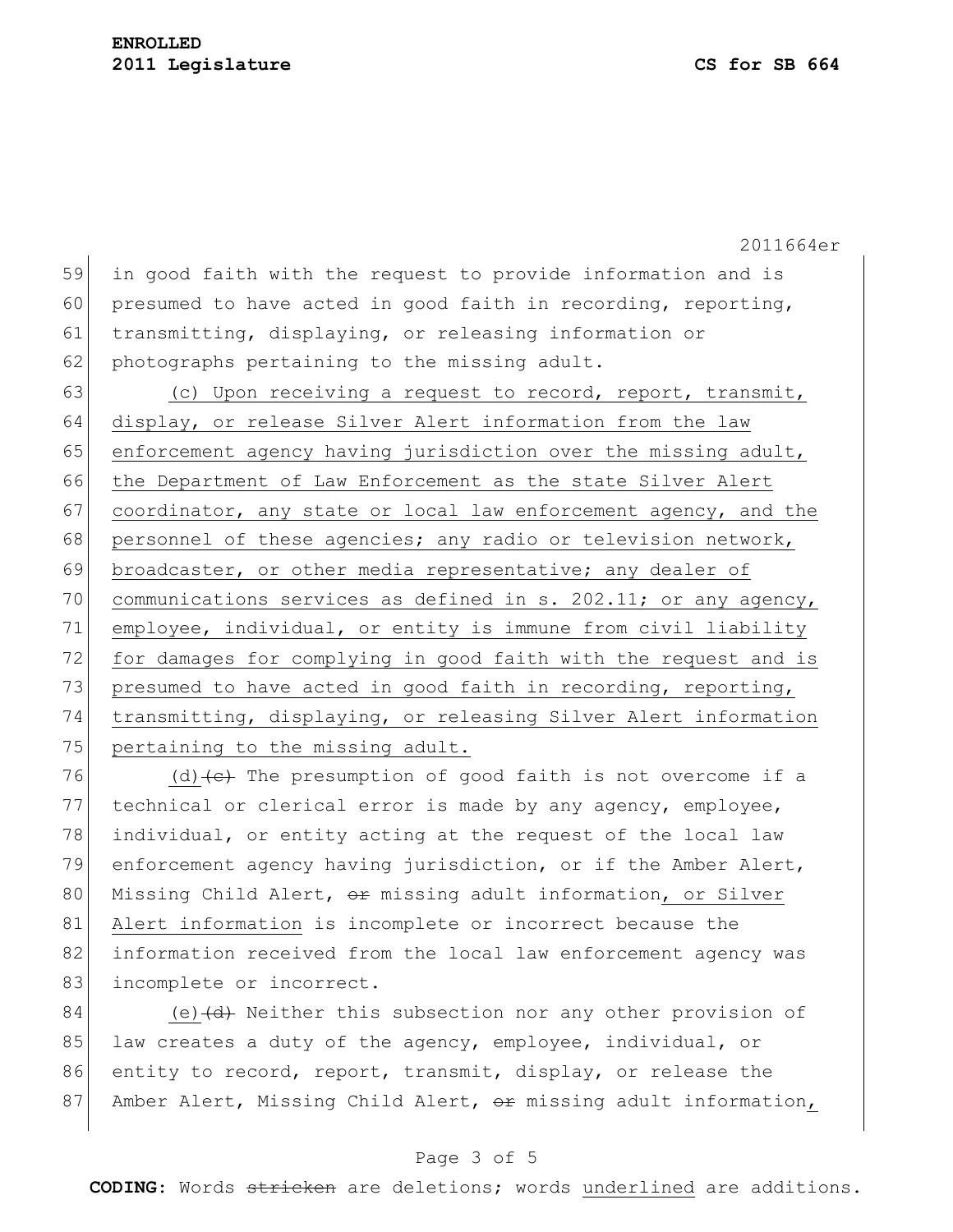### **ENROLLED 2011 Legislature CS for SB 664**

 $\overline{\phantom{a}}$ 

|     | 2011664er                                                        |
|-----|------------------------------------------------------------------|
| 88  | or Silver Alert information received from the local law          |
| 89  | enforcement agency having jurisdiction. The decision to record,  |
| 90  | report, transmit, display, or release information is             |
| 91  | discretionary with the agency, employee, individual, or entity   |
| 92  | receiving the information.                                       |
| 93  | Section 3. Subsection (3) of section 937.022, Florida            |
| 94  | Statutes, is amended to read:                                    |
| 95  | 937.022 Missing Endangered Persons Information                   |
| 96  | Clearinghouse.                                                   |
| 97  | (3) The clearinghouse shall:                                     |
| 98  | (a) Establish a system of intrastate communication of            |
| 99  | information relating to missing endangered persons.              |
| 100 | (b) Provide a centralized file for the exchange of               |
| 101 | information on missing endangered persons.                       |
| 102 | 1. Every state, county, or municipal law enforcement agency      |
| 103 | shall submit to the clearinghouse information concerning missing |
| 104 | endangered persons.                                              |
| 105 | 2. Any person having knowledge may submit a missing              |
| 106 | endangered person report to the clearinghouse concerning a child |
| 107 | or adult younger than 26 years of age whose whereabouts is       |
| 108 | unknown, regardless of the circumstances, subsequent to          |
| 109 | reporting such child or adult missing to the appropriate law     |
| 110 | enforcement agency within the county in which the child or adult |
| 111 | became missing, and subsequent to entry by the law enforcement   |
| 112 | agency of the child or person into the Florida Crime Information |
| 113 | Center and the National Crime Information Center databases. The  |
| 114 | missing endangered person report shall be included in the        |
| 115 | clearinghouse database.                                          |
| 116 | 3. Only the law enforcement agency having jurisdiction over      |

# Page 4 of 5